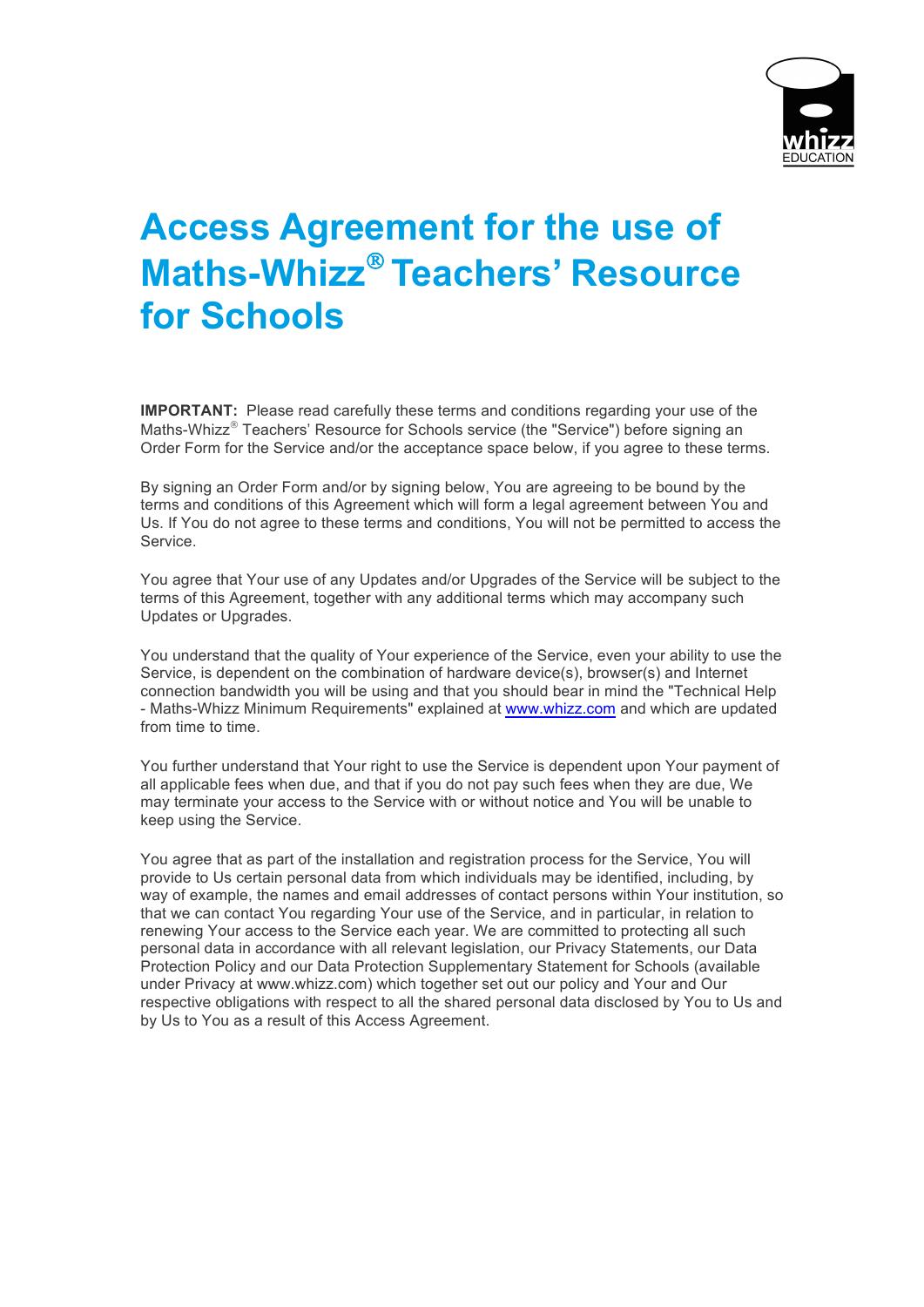

## **This Access Agreement (the "Agreement") for the use of Maths-Whizz**<sup>Ò</sup> **Teachers' Resource for Schools is between:-**

**Service Provider:** Whizz Education Limited of Macmillan House, Paddington Station, London W2 1FT, England ("Whizz Education®", "We" or "Us"); and

**Customer:** You, as the institution having purchased access to use Maths-Whizz<sup>®</sup> Teachers' Resource for Schools ("You").

You should note that 'You' means You as the single institution or entity (for example, a single school, college or other institution) which has purchased access to the Service, and does not include any affiliates or other entities or institutions which may be connected or affiliated to You. If these other entities or institutions wish to use Maths-Whizz® Teachers' Resource for Schools they must purchase their own access.

**Ownership Rights:** All rights, title and interest in and to the Service, all components thereof and material therein, any Updates and Upgrades thereof, and any and all copies of the same, are owned exclusively by Whizz Education<sup>®</sup> together with all intellectual property rights in all of the foregoing (including but not limited to copyright, trade marks, database rights, designs and design rights, patents, inventions, know-how, trade secrets, and all other similar rights arising under the laws of any jurisdiction, whether registered or unregistered and including any applications to register the same). As between the parties, Whizz Education owns any suggestions, ideas, enhancement requests, feedback, recommendations or other information provided by You or any other party relating to the Service. Except as expressly provided by this Agreement, You do not have and are not granted any right, title or interest in or to the Service.

**Permitted Use and Restrictions:** Access to the Service is by a single user name and password for You and Your employees ("School User Details"). You can and You can permit Your employees, students or other persons working or studying within Your institution under Your authority ("Permitted Users") to:

- 1. access, retrieve and display the Service and all material available through the Service on a network, server or on one or more personal computers under Your control within the premises of Your institution for internal use within Your institution;
- 2. in the case only of a Permitted User who is a teacher, access, retrieve and display the Service and all material available through the Service on their own single personal computer both inside and outside of your premises for use in connection with their school work only;
- 3. print out individual screen extracts from the Service to be photocopied for classroom use only within Your institution, for internal use by Permitted Users and for use outside of the classroom by Permitted Users for homework or preparation for such classroom work;
- 4. store such printable items in electronic form on disk or on a mobile device (but not on any server or other storage device connected to a network other than a network under Your control within the premises of Your institution).

For the avoidance of doubt, access to the Service by Permitted Users who are students is permitted only within Your premises. Teachers who cease to be Your employees cease at the same time to be Permitted Users.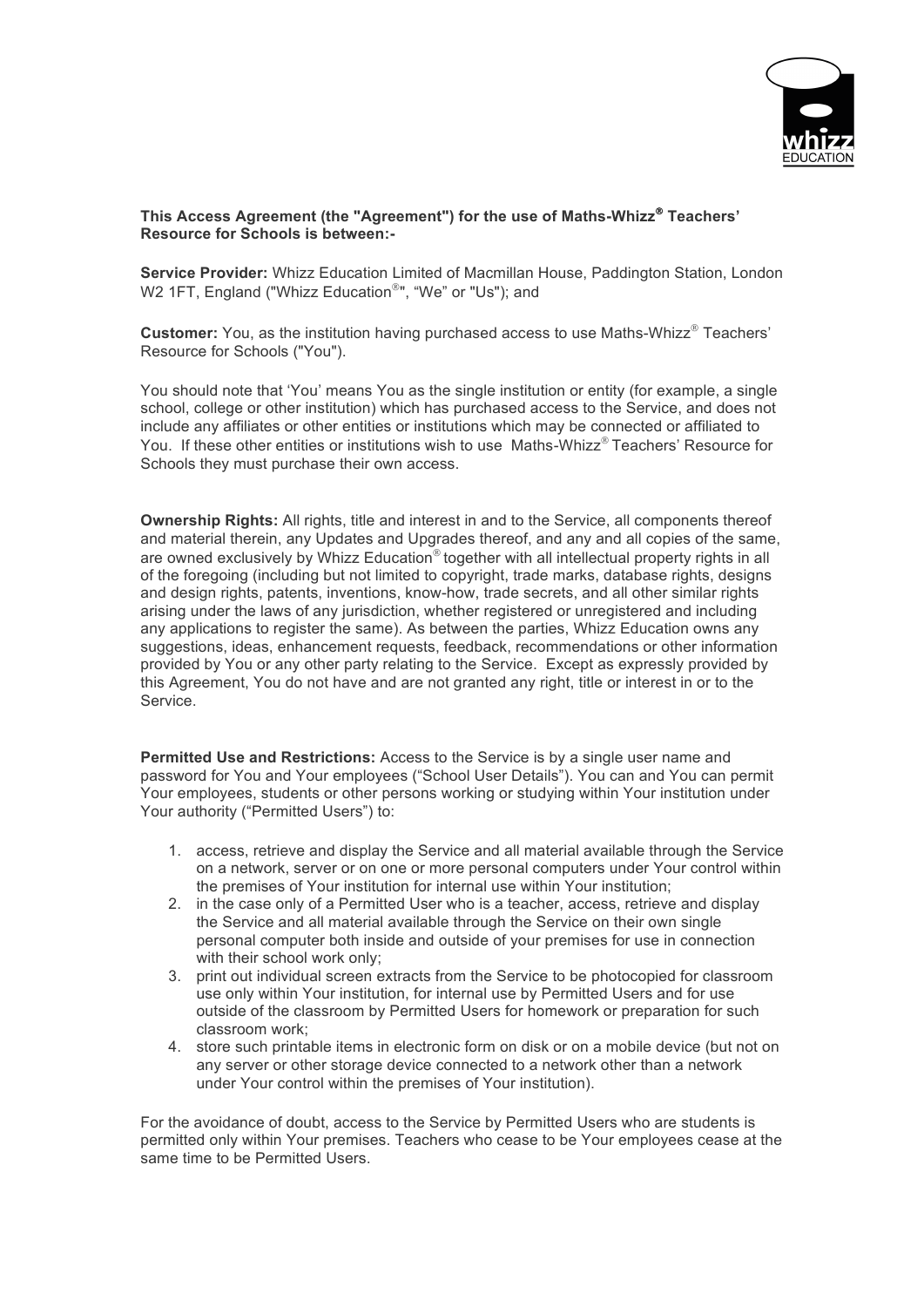

The activities described in items 1 to 4 above are referred to in this Agreement as the "Permitted Activities".

## **You cannot, and You will not allow Permitted Users to:**

- 1. copy the Service or any part thereof for any purposes not specified above in the Permitted Activities;
- 2. alter the Service, or in any way reverse engineer, disassemble, decompile or create a derivative product from the contents of the Service save to the extent permitted by applicable mandatory laws (such as, for example, national laws implementing EC Directive 91/250 on the Legal Protection of Computer Programs);
- 3. include the Service or any part of it in any other product or Service materials;
- 4. lease, rent, hire, lend, distribute or sell the Service or any part of it;
- 5. use the Service in any way not specified in the Permitted Activities set out above without the prior written permission of Whizz Education<sup>®</sup>;
- 6. remove or obscure any copyright, trade mark or other proprietary notice of Whizz Education $<sup>®</sup>$  or its licensors from any portion of the Service or from any print outs made</sup> from the Service;
- 7. redistribute any of the Service (including by using it as part of any syndication, content aggregation, library, archive or similar service);
- 8. cache any part of the Service in a proxy server;
- 9. create a database in electronic or structured manual form by systematically and/or regularly downloading/printing and storing all or any of the Service;
- 10. deep link to, frame, spider, harvest or scrape the Service or otherwise access the Service for similar purposes;
- 11. use any machine, electronic, web based or similar device to read or extract the Service by automated or machine based means (as opposed to using your own eyes); or
- 12. divulge School User Details to, and/or permit the use of School User Details by, persons who are not, or have ceased to be, Your employees.

The activities described in items 1 to 12 above are referred to in this Agreement as the "Prohibited Activities".

You agree that You will draw the terms of this Agreement to the attention of all Permitted Users, that You will ensure that all such Permitted Users comply with these terms and that You will remain exclusively liable for any breaches of these terms by such Permitted Users. For the purposes of this Agreement, all acts and omissions of Permitted Users shall be deemed to be Your acts and omissions. If We reasonably believe that You and/or Your Permitted Users are, for example, misusing School User Details, we reserve the right to terminate the Service – see Term and Termination below.

These terms apply to You and to all Permitted Users both irrespective of the delivery platform You and the Permitted User(s) use - e.g. desktop PC, laptop, mobile device, PDA or otherwise - and irrespective of how the Service is delivered to You and the Permitted User(s) - e.g. via web browser, WAP browser, email, SMS or otherwise. By accessing the Service and by facilitating access to the Service by your Permitted User(s) you are agreeing that these terms and conditions are binding on You and Your Permitted User(s).

**Grant of License/Provision of Service:** Provided that You have paid in full any sums owing to Whizz Education<sup>®</sup> or its resellers, distributors or agents in respect of the Service, and that You do nothing which is forbidden as a "Prohibited Activity", Whizz Education $^{\circ}$  grants You a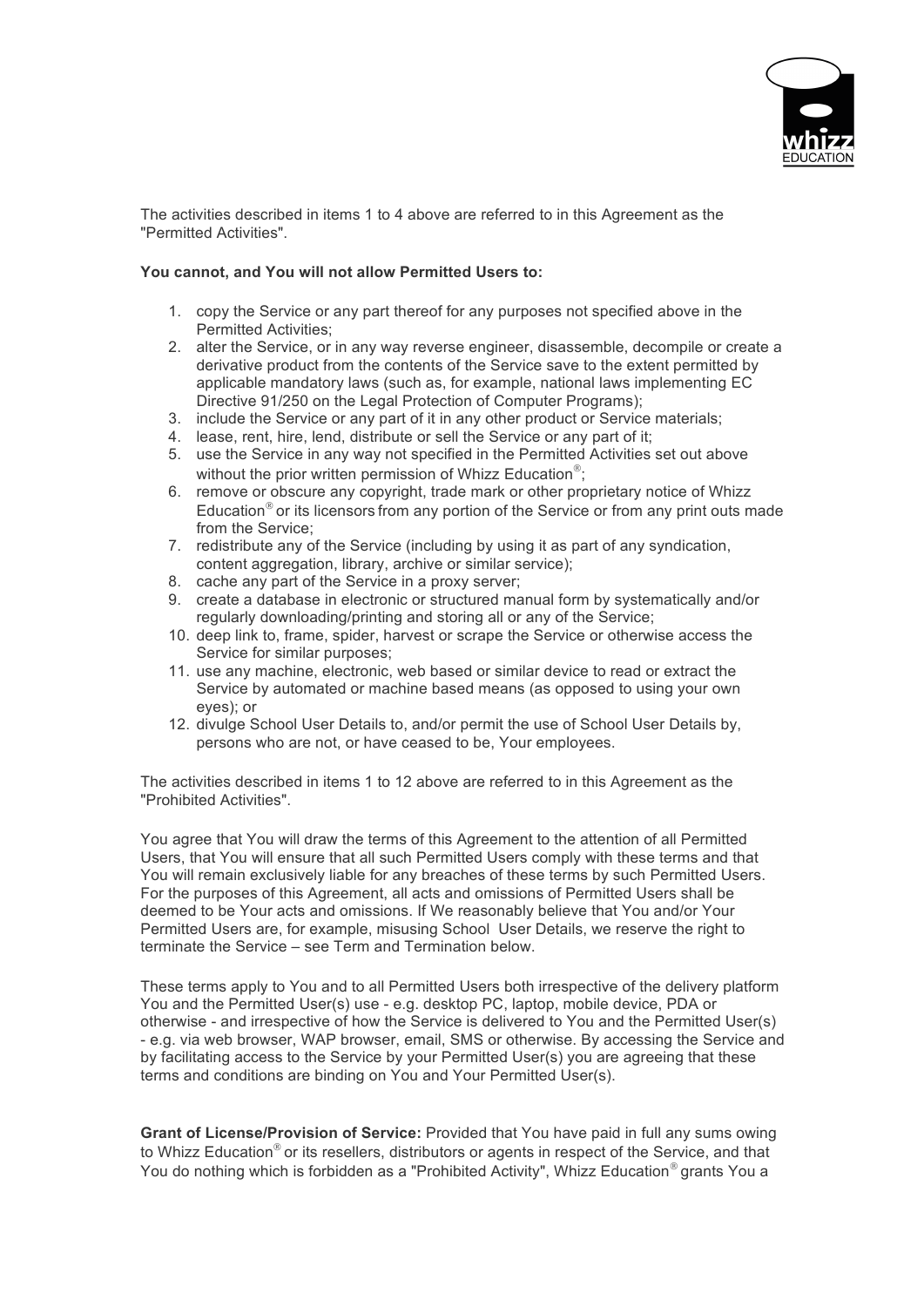

non-exclusive, non-transferable, non-sublicensable license to carry out the Permitted Activities in respect of the Service and any and all Updates and Upgrades thereof for the period recorded in the invoice to You for the Service or as otherwise agreed in writing by Whizz Education® (the "Term") . All rights not specifically granted under this Agreement are reserved by Whizz Education<sup>®</sup>. You shall be solely responsible for hardware and interconnections and telecommunications to access the Service.

**Updates and Upgrades:** The terms and conditions of this Agreement apply to the Service and to any and all Updates and Upgrades provided from time to time by Whizz Education<sup>®</sup>. When an Update or an Upgrade is incorporated in the Service, it will be deemed to form part of the Service for the purposes of this Agreement, and You must comply with all the terms and conditions of this Agreement in relation to all Updates and Upgrades which we may provide. "Updates" means any bug-fixes, workarounds or minor corrections, enhancements or modifications to the Service made available by Whizz Education $<sup>®</sup>$  at its absolute discretion</sup> from time to time to You under the terms of this Agreement. "Upgrades" means releases of the Service containing additional content, features and curriculum changes, which may include related additional functionality, made available by Whizz Education<sup>®</sup> at its absolute discretion from time to time to You under the terms of this Agreement. Provided that the essence of the Service as an online resource of mathematics content for use by teachers and their students is maintained, Whizz Education may change, alter or withdraw any part of the Service at any time (with or without notice to You). Whizz Education may at any time release products and services similar to the Service, but, for example, incorporating additional functionality, content and features. Nothing in this Agreement grants to You or entitles You to any rights in relation to such similar products and services. If You are interested in purchasing any such similar products and services, You should contact Whizz Education or its resellers, distributors or agents for further information.

**Term and Termination:** This Agreement shall commence on the Start Date in the invoice to You for the Service and shall continue for the Term as described above in the paragraph headed "Provision of Service".

You may terminate this Agreement before the end of the Term by giving us notice in writing at any time. Unless We are in breach of Our obligations to You, You will not be entitled to any refund of the fees paid by You.

At the end of the Term, this Agreement will automatically terminate and Your access to the Service and that of all Your Permitted Users will be automatically disabled unless You have agreed to extend your Agreement for a new period and have paid the applicable renewal fees by that date.

If You and Your Permitted Users do not continue to do only what You and they are allowed to do as a Permitted Activity under this Agreement or if You and Your Permitted Users do anything which You and they are not allowed to do which is forbidden as a Prohibited Activity, You will be in breach of the Agreement. If You are in breach of this Agreement this Agreement will terminate automatically and Whizz Education $<sup>®</sup>$  shall have the right to disable</sup> Your access to the Service and to take action to recover from You any damages suffered by Whizz Education<sup>®</sup> as a result of Your breach.

We also reserve the right to terminate this Agreement at any time and for any reason on giving notice to You. If we terminate your access to the Service pursuant to the immediately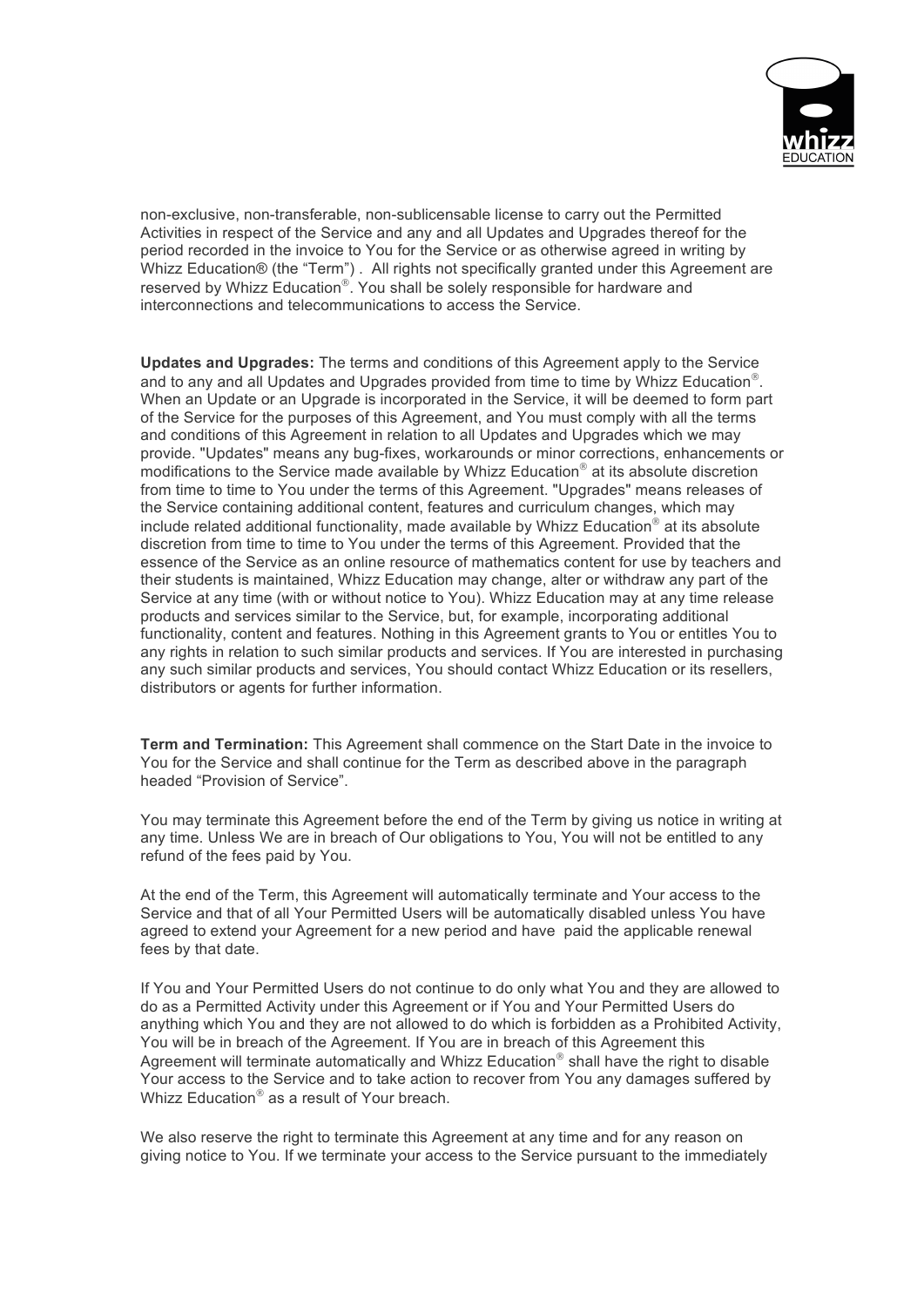

preceding sentence, we will refund a proportion of the fee relating to the remainder of the Term for which You have paid (if any).

**Limited Warranty:** The Service primarily consists of mathematics lessons and exercises covering the U.K. National Numeracy Strategy which use animation and other help features to demonstrate mathematical concepts and techniques. Whizz Education makes no representation concerning the suitability of the Service for students not following the U.K. National Curriculum nor for its use other than as a supplementary teaching tool . Whizz Education is not responsible for any use of the Service by You and/or Your Permitted Users outside its scope as stated in these terms and conditions.

**What we can guarantee:** WHIZZ EDUCATION SHALL DEVELOP AND OPERATE THE SERVICE WITH REASONABLE SKILL AND CARE, SEEKING TO ENSURE THAT IT IS SUITABLE FOR TEACHERS AND STUDENTS. WHIZZ EDUCATION SHALL USE REASONABLE ENDEAVOURS TO MAKE THE SERVICE AVAILABLE TO YOU AND TO YOUR PERMITTED USERS 24 HOURS A DAY 7 DAYS A WEEK, SUBJECT TO ROUTINE MAINTENANCE AND SITE UPDATES AND TO THE SECTION ENTITLED "FORCE MAJEURE" BELOW.

**What we cannot guarantee:** EXCEPT AS SET OUT IN THE PARAGRAPH ABOVE, WHIZZ EDUCATION DOES NOT GIVE ANY WARRANTIES IN RESPECT OF THE SERVICE. AS WITH ANY EDUCATIONAL PROGRAMME, THE BENEFIT DERIVED FROM THE USE OF THE SERVICE DEPENDS ON THE SKILL OF THE TEACHERS AND THE DILIGENCE OF THE STUDENTS WHO USE IT.

WHIZZ EDUCATION CANNOT BE RESPONSIBLE IF SOME STUDENTS FIND OFFENCE IN SOME OF THE SERVICE WHETHER FOR RELIGIOUS, ETHNIC OR OTHER REASONS. IF ANY OFFENCE IS CAUSED, IT WILL BE COMPLETELY UNINTENDED.

This warranty is limited to You and is not transferable.

This limited warranty is void if any failure of the Service to comply with the warranty has resulted from accident, abuse, misapplication, neglect, use of the Service other than in accordance with the FAQs, service or modification by someone other than Whizz Education<sup>®</sup>. In no event shall Whizz Education $<sup>®</sup>$  be liable for any damages whatsoever arising out of You</sup> accessing the Service other than in accordance with the FAQs, even if advised of the possibility of such damages. Whizz Education<sup>®</sup> will not be liable for any loss or damage of any kind suffered by any party as a result of reliance upon or reproduction of any errors in the content of the Service.

Whizz Education $^{\circ}$  does not warrant that the functions of the Service meet Your requirements or that the media is compatible with any computer system or network on which it is used or that the operation of the Service will be unlimited or error free. You assume responsibility for selecting the Service to achieve Your intended results and for the installation of, the use of and the results obtained from the Service.

To the maximum extent permitted by applicable law, the entire liability of Whizz Education $^{\circ}$ and Your only remedy in connection with this Agreement and the Service shall be refund of the fee paid by You for the Service which failed to meet the warranty.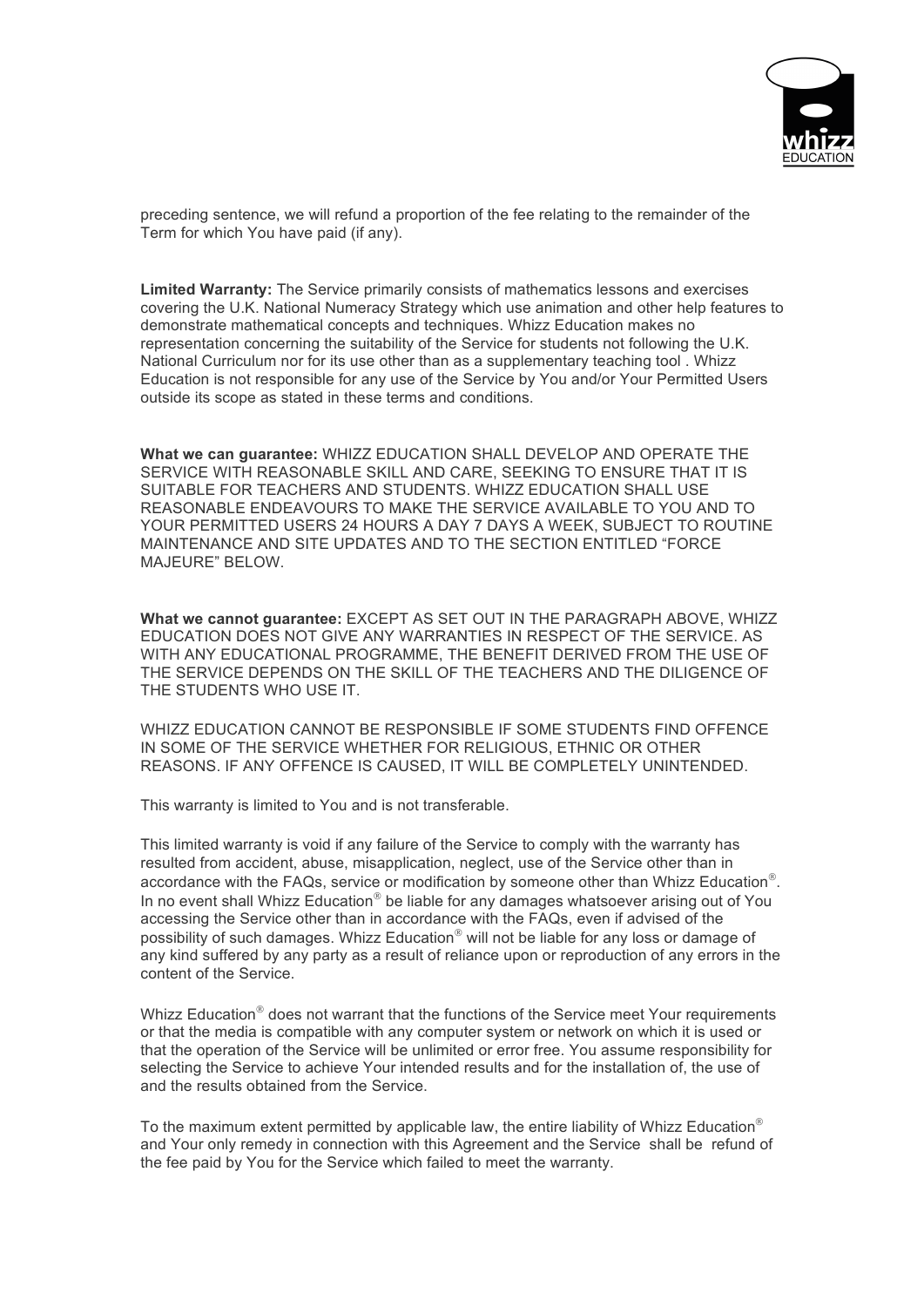

No information or advice (oral, written or otherwise) given by Whizz Education<sup>®</sup> or Whizz Education $\mathbb{P}^3$ s agents or distributors shall create a warranty or in any way increase the scope of this warranty.

TO THE FULLEST EXTENT ALLOWED BY APPLICABLE LAW, WHIZZ EDUCATION HEREBY DISCLAIMS ALL OTHER WARRANTIES, CONDITIONS OR DUTIES OF EVERY NATURE WHATSOEVER (EXCEPT ANY DUTIES OF GOOD FAITH), INCLUDING WITHOUT LIMITATION, ANY IMPLIED WARRANTIES OF SATISFACTORY QUALITY, MERCHANTABILITY OR OF FITNESS FOR A PARTICULAR PURPOSE, ANY EXPRESS OR STATUTORY WARRANTIES, AND ANY WARRANTIES OR DUTIES REGARDING ACCURACY, TIMELINESS, COMPLETENESS, PERFORMANCE, AVAILABILITY, LACK OF NEGLIGENCE OR OF WORKMANLIKE EFFORT. WHIZZ EDUCATION OFFERS NO ASSURANCE OF UNINTERRUPTED OR ERROR-FREE SERVICE NOR THAT THE SPEED OF THE SERVICE WILL NOT BE ADVERSELY AFFECTED BY FACTORS AFFECTING THE INTERNET GENERALLY. NEITHER DOES WHIZZ EDUCATION PROVIDE ANY WARRANTY THAT THE SERVICE IS FREE FROM INFECTION BY VIRUSES OR ANYTHING ELSE THAT HAS CONTAMINATING OR DESTRUCTIVE PROPERTIES.

**Limitation of Liability:** TO THE FULL EXTENT ALLOWED BY APPLICABLE LAW, YOU ALSO AGREE THAT WHIZZ EDUCATION WILL NOT BE LIABLE TO YOU FOR ANY OTHER INDIRECT, SPECIAL, CONSEQUENTIAL INCIDENTAL, PUNITIVE OR EXEMPLARY DAMAGES WHATSOEVER THAT ARISE OUT OF OR ARE RELATED TO YOUR OR YOUR PERMITTED USER(S)' USE OF OR INABILITY TO USE THE SERVICE.

TO THE MAXIMUM EXTENT PERMITTED BY APPLICABLE LAW, WHIZZ EDUCATION<sup>®</sup> SHALL NOT BE LIABLE FOR ANY LOSS OR DAMAGE OF ANY KIND (EXCEPT FOR PERSONAL INJURY OR DEATH RESULTING FROM WHIZZ EDUCATION®'S NEGLIGENCE OR FOR LOSSES RESULTING FROM FRAUD, WHIZZ EDUCATION® 'S LIABILITY FOR WHICH SHALL NOT BE LIMITED) ARISING FROM THE USE OF OR INABILITY TO USE THE SERVICE OR FROM ERRORS, DEFICIENCIES OR FAULTS THEREIN, WHETHER SUCH LOSS OR DAMAGE IS CAUSED BY NEGLIGENCE OR OTHERWISE.

WITHOUT LIMITING THE FOREGOING, Whizz Education® AND ITS LICENSORS SHALL NOT BE LIABLE FOR SPECIAL, INCIDENTAL, CONSEQUENTIAL, EXEMPLARY OR OTHER INDIRECT DAMAGES, EVEN IF Whizz Education<sup>®</sup> OR ITS LICENSORS ARE ADVISED OF OR AWARE OF THE POSSIBILITY OF SUCH DAMAGES.

IN NO EVENT SHALL Whizz Education®'S AND ITS LICENSORS' AGGREGATE LIABILITY EXCEED THE PURCHASE PRICE OF THE SERVICE FOR A ONE YEAR PERIOD.

**Force majeure:** Notwithstanding anything contained in this Agreement Whizz Education shall not be liable for failure or delay in performing any of our obligations because of any cause beyond Our reasonable control (including but not limited to (a) decision of any court or other judicial body of competent jurisdiction, (b) unavailability of equipment, power or other commodity, (c) failure or non-availability of Internet or telecommunications facilities, computer hardware or Service, (d) act of God, war, riot, terrorist attack, civil commotion, malicious damage, fires, flood or storm (e) strikes or other industrial disputes (whether involving Our workforce or that of any other party) or (f) acts of government or other prevailing authorities or default of suppliers, sub-contractors or other third parties).